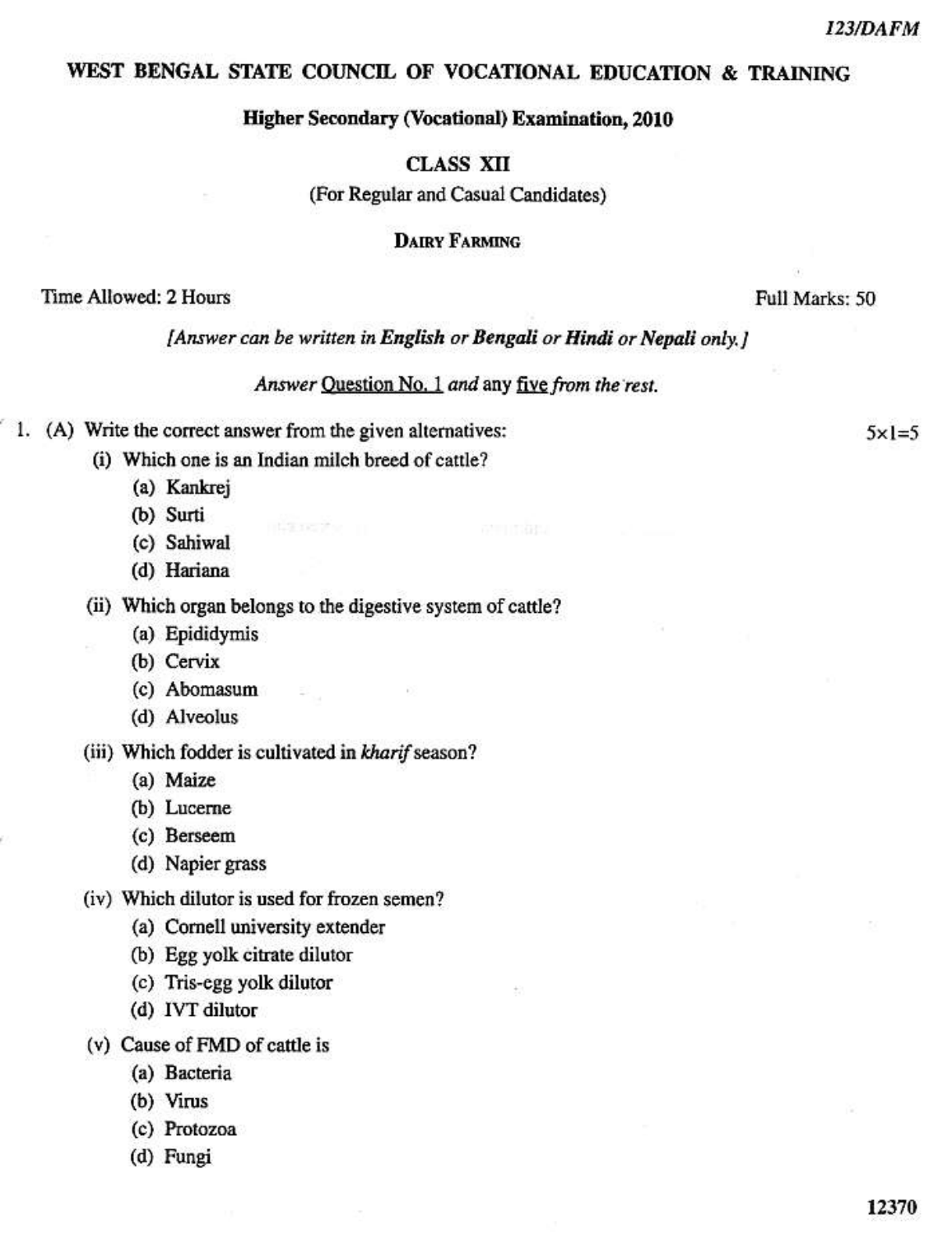|     | $5x1=5$<br>(B) Fill in the blanks:                                                                                                                                                                                                                                                |  |  |  |
|-----|-----------------------------------------------------------------------------------------------------------------------------------------------------------------------------------------------------------------------------------------------------------------------------------|--|--|--|
|     | (i) Right age for first breeding of <i>deshi</i> and crossbred female cattle is __________ months and _________<br>months respectively.                                                                                                                                           |  |  |  |
|     | (ii) Fat and SNF contents of double toned milk are ________ % and ______ % respectively.                                                                                                                                                                                          |  |  |  |
|     | (iii) The tentative date of calving will be _________ if a cow is bred in 1st January.                                                                                                                                                                                            |  |  |  |
|     | (iv) Two exotic breeds of cattle, very popular in our country, are _________ and _______.                                                                                                                                                                                         |  |  |  |
|     | (v) The name of bacteria causing Haemorrhagic Septicaemia of cattle is ___________________.                                                                                                                                                                                       |  |  |  |
|     | 2. Describe in short the female reproductive system of cattle. Mention the name of two female hormones, and<br>$5 + 3 = 8$<br>indicate the organ of the female reproductive system of cattle from where these are secreted.                                                       |  |  |  |
|     | 3. Mention the name of items required for artificial insemination with frozen semen. How are cows being<br>inseminated artificially with frozen semen? What should be the minimum numbers of spermatozoa to be<br>$3+4+1=8$<br>present in a straw during artificial insemination? |  |  |  |
|     | 4. What are the necessities of housing of cattle? What are the types of cattle housing? Name them. Write the<br>$3 + 2 + 3 = 8$<br>measures to be taken for clearning and sanitation of cow shed.                                                                                 |  |  |  |
| 5.  | 8<br>Describe in short various aspects of care and management of a crossbred calf.                                                                                                                                                                                                |  |  |  |
| 6.  | (a) Mention the name of two carbohydrate rich and two protein rich feed ingredients for cattle.                                                                                                                                                                                   |  |  |  |
|     | (b) Classify fodders according to their nutritive value. Give examples.                                                                                                                                                                                                           |  |  |  |
|     | (c) Describe in short the agronomical practices of any one of the following fodders:                                                                                                                                                                                              |  |  |  |
|     | (i) Jowar,                                                                                                                                                                                                                                                                        |  |  |  |
|     | $2+2+4=8$<br>(ii) Berseem.                                                                                                                                                                                                                                                        |  |  |  |
|     | 7. Discuss in short the factors affecting production and quality of milk. What is the specific gravity of cow<br>$7 + 1 = 8$<br>milk?                                                                                                                                             |  |  |  |
| 8.  | Write how the following practices are being carried out in a dairy farm:                                                                                                                                                                                                          |  |  |  |
|     | (a) Dehorning,                                                                                                                                                                                                                                                                    |  |  |  |
|     | (b) Identification,                                                                                                                                                                                                                                                               |  |  |  |
|     | (c) Control of worm infestation.                                                                                                                                                                                                                                                  |  |  |  |
| 9.  | Discuss in short about symptoms and preventive measures of one bacterial and one viral disease of cattle.<br>$4 + 4 = 8$                                                                                                                                                          |  |  |  |
| 10. | $4 \times 2 = 8$<br>Write short notes on the following (any four):                                                                                                                                                                                                                |  |  |  |
|     | (a) Dystocia,                                                                                                                                                                                                                                                                     |  |  |  |
|     | (b) Grading up,                                                                                                                                                                                                                                                                   |  |  |  |
|     | (c) Roughage,                                                                                                                                                                                                                                                                     |  |  |  |
|     | (d) Calf scours,                                                                                                                                                                                                                                                                  |  |  |  |

(e) Milk products,

 $\sim$ 

 $\mathbb{R}^2$ 

(f) Dual purpose breed of cattle.

 $\mathcal{R} \cup \mathcal{R}$ 

12370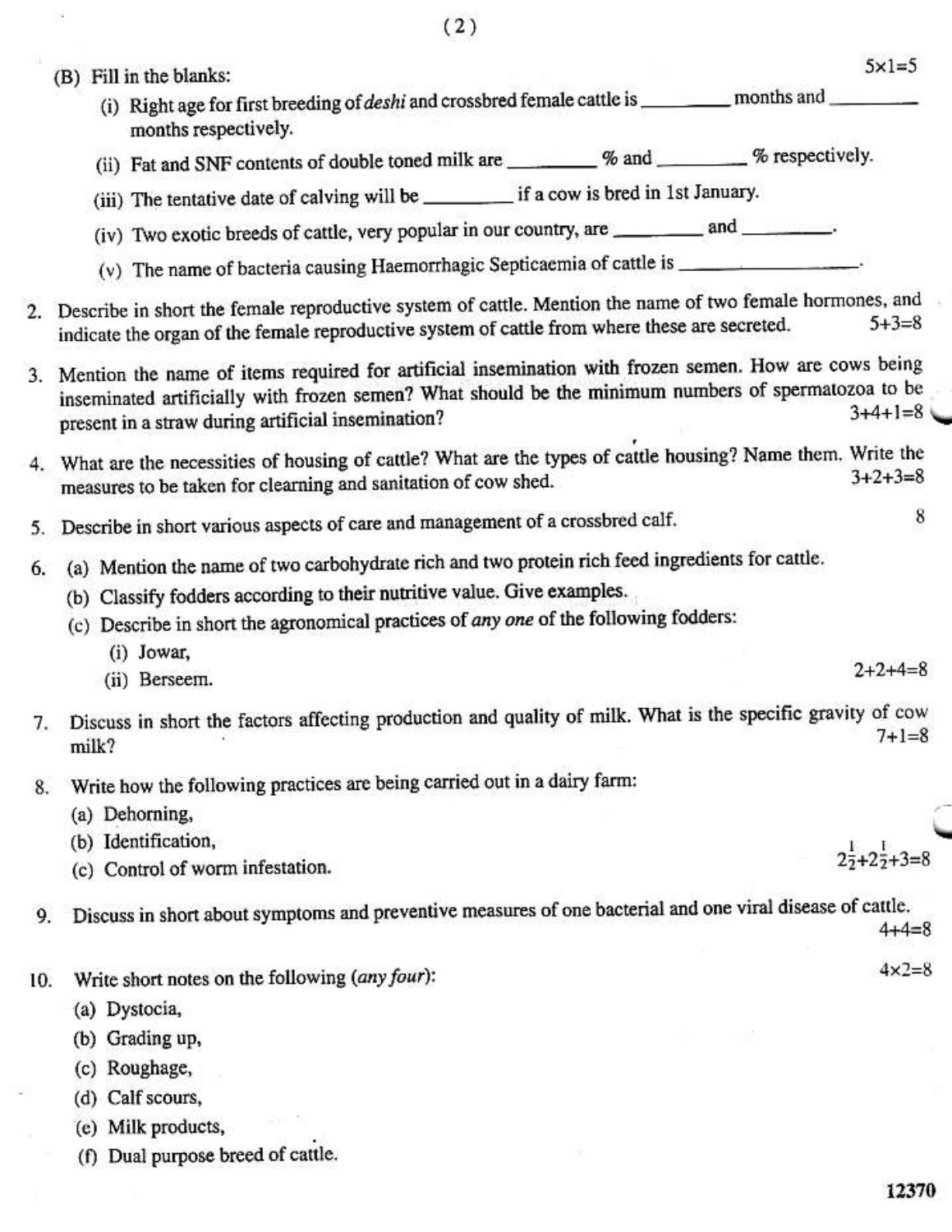# [Bengali Version]

 $(3)$ 

[বাংলা অথবা ইংরাজী অথবা হিন্দী অথবা নেপালীতে উত্তর লেখা যাবে।]

প্রথম প্রশ্নটির উত্তর দেওয়া আবশ্যিক। পরবর্তী প্রশ্নগুলোর মধ্যে থেকে যে কোন পাঁচটি প্রশ্নের উত্তর দাও।

 $2$  **Kissans**  $22$  and

- ১। (ক) সঠিক উত্তরটি বেছে লেখ ঃ
	- (i) কোনটি ভারতীয় দুগ্ধবতী গরুর জাত?
		- (ক) কাঙ্করেজ
		- (খ) সুরতি
		- (গ) সাহিওয়াল
		- (ঘ) হরিয়ানা
	- (ii) কোন্ অঙ্গটি গরুর পৌষ্টিক তন্ত্রের অন্তর্গত?
		- (ক) এপিডিডাইমিস
		- (খ) সারভিক্স
		- (গ) অ্যাবোমাসাম
		- (ঘ) অ্যালভিওলাস
	- (iii) কোন্ ফডারটি খারিফ মরসুমে চাষ করা হয়?
		- (ক) ভূট্টা
		- (খ) লুসার্ন
		- (গ) বারসীম
		- (ঘ) নেপিয়ার ঘাস

(iv) হিমায়িত বীর্যের জন্য কোন্ ডাইলিউটরটি ব্যবহার করা হয়?

张轩 医细胞 计命令函数

- (ক) করনেল ইউনিভার্সিটি এক্সটেনডার
- (খ) এগ ইয়ক সাইট্রেট ডাইলিউটর
- (গ) ট্রিস-এগ ইয়ক ডাইলিউটর
- (ঘ) আই ভি টি ডাইলিউটর
- (v) গরুর এঁষো (এফএমডি) রোগের কারণ
	- (ক) ব্যাকটেরিয়া
	- (খ) ভাইরাস
	- (গ) প্রোটোজোয়া
	- (ঘ) ছত্ৰাক

| (খ) শূন্যস্থান পূরণ কর ঃ                                                                     |                                                                                             |   | $\alpha \times \alpha = \alpha$ |
|----------------------------------------------------------------------------------------------|---------------------------------------------------------------------------------------------|---|---------------------------------|
| (i) দেশি ও সংকর স্ত্রী গরুকে প্রথম প্রজনন করানোর উপযুক্ত বয়স যথাক্রমে                       | মাস ও                                                                                       |   | মাস।                            |
| (ii) ডাবল টোনড দুধে ফ্যাট ও এস এন এফ-এর পরিমাণ যথাক্রমে __                                   | % S                                                                                         | % |                                 |
| (iii) যদি কোনো গাভীকে ১লা জানুয়ারী প্রজনন করানো হয় তাহলে আনুমানিক বাচ্চা দেওয়ার তারিখ হবে |                                                                                             |   |                                 |
| (iv) আমাদের দেশে বছল পরিচিত এমন দুটি বিদেশি গরুর জাত হল _                                    | $\mathbf{B}^{\prime\prime}$ and $\mathbf{B}^{\prime\prime}$ and $\mathbf{B}^{\prime\prime}$ |   |                                 |

(v) গরুর গলা ফোলা বা হিমোরেজিক সেপ্টিসেমিয়া রোগ সৃষ্টিকারী জীবাণুর নাম হল \_\_\_\_\_\_\_\_\_\_\_\_\_।

 $Q \times S = Q$